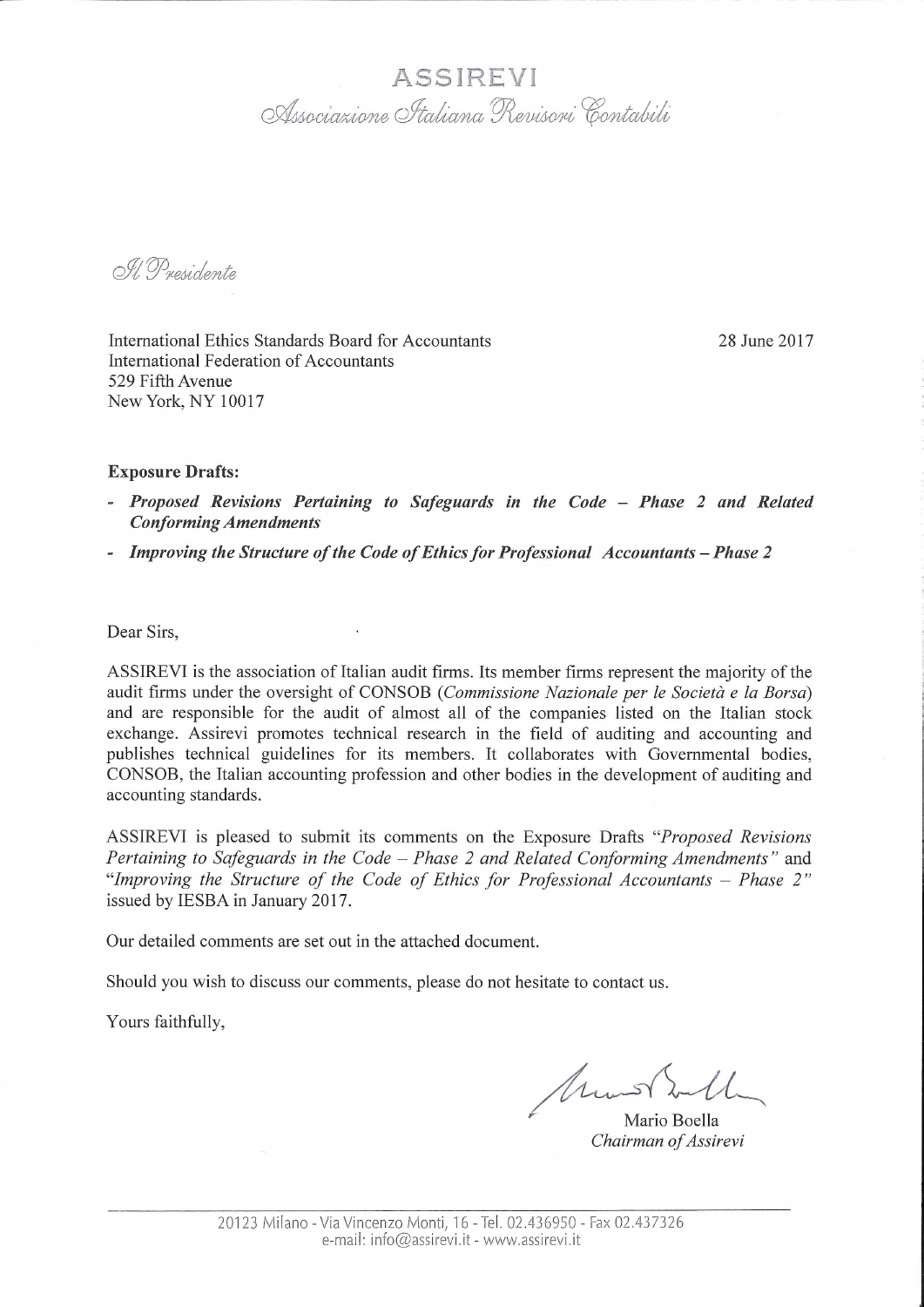## **COMMENTS ON THE IESBA EXPOSURE DRAFTS**

*Proposed Revisions Pertaining to Safeguards in the Code –Phase 2 and Related Conforming Amendments*

*Improving the Structure of the Code of Ethics for Professional Accountants – Phase 2*

We examined the Consultation Papers containing the *Proposed Revisions Pertaining to Safeguards in the Code – Phase 2 and Related Conforming Amendments* and the Consultation Paper called *Improving the Structure of the Code of Ethics for Professional Accountants – Phase 2*.

As a matter of principle, ASSIREVI agrees with IESBA's plan to make the Code of Ethics clearer and easier for professionals to use.

Nevertheless, our Association intends, on this occasion too, to repeat what we have already maintained in previous consultations regarding changes to the structure of the Code of Ethics. More specifically, it is important, in the opinion of the Association, to stress that amendments to be made to the Code should only be formal or linguistic and should not constitute changes to its substance.

An example of this is the newly introduced definition of a "*Reasonable and informed third party*", which, in our opinion, seems to require a logical process of the evaluation of threats to independence which would appear to diverge from the process at present stated in the Code. Actually, the definition proposed by the amendments in question provides for the "*reasonable and informed third party*" to make its evaluations by "*weighing all the relevant facts and circumstances that the professional accountant knows, or could reasonably be expected to know, at the time that the evaluation is made*". On the contrary, in the current version of the Code, the "*reasonable and informed third party*" focuses on "*all the specific facts and circumstances available to the professional accountants at the time.*"

As already noted, this is a far from insignificant amendment and one which we do not feel we can agree with, especially for the purposes of verification of the auditor's behaviour after the fact.

We remind you that the purpose of the "*reasonable and informed third party*" test is to assess whether the accountant's conclusions regarding the acceptability of the level of the risks involved are correct.

Hence the test must be conducted on the basis of facts and circumstances known to the accountants at the time they reach their conclusions and should not, on the contrary, be based on facts and circumstances which could only theoretically be known to them.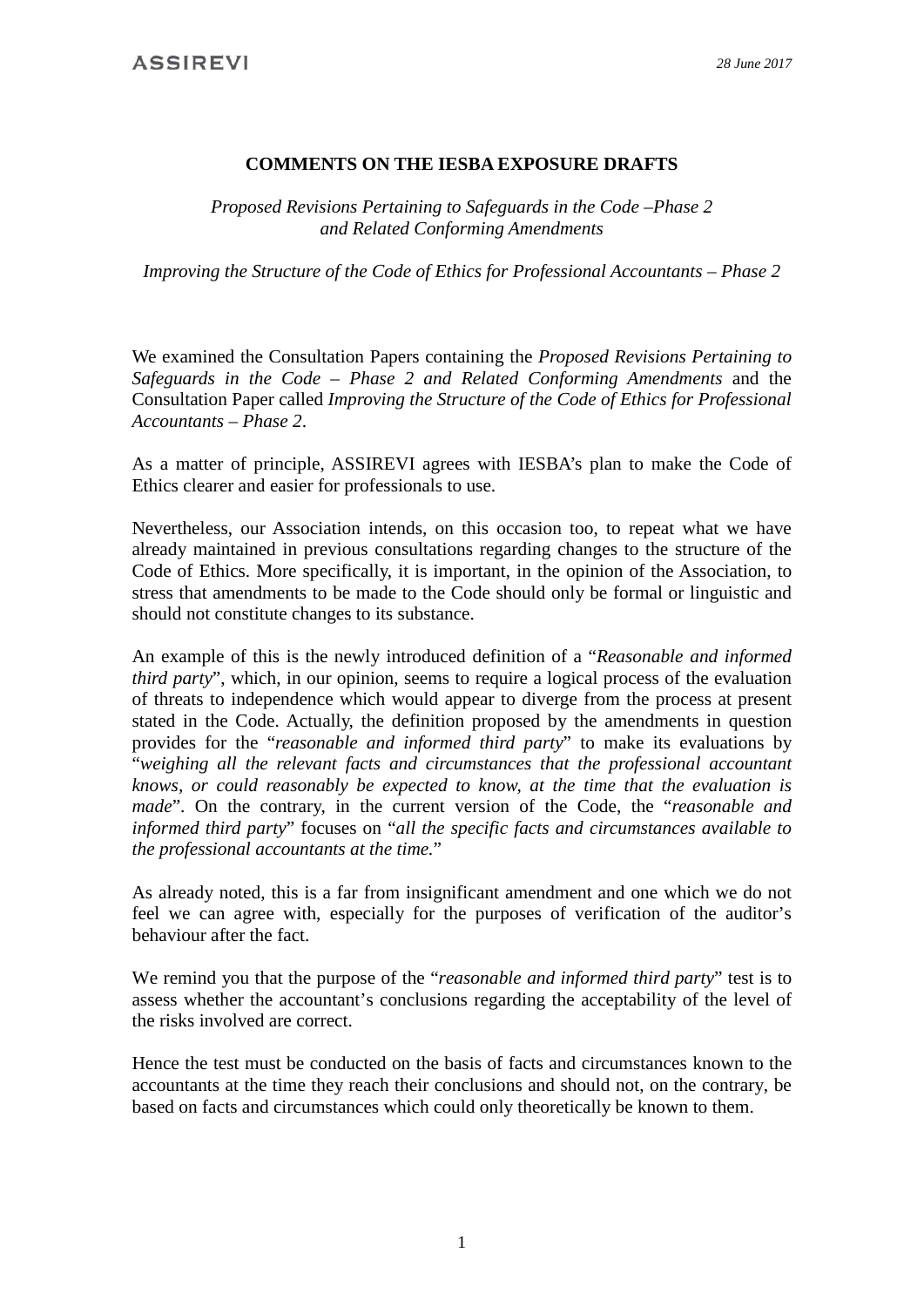Accordingly, the same critical issues are also reflected in the new version of the definition of "*acceptable level*". Actually, the proposal in the consultation paper makes a material change to the previous structure and ends by making the interpolated sentence irrelevant: "*weighing all the specific facts and circumstances available to the professional accountants at that time.*"

If we were to follow the new approach, the facts and circumstances at the disposal of the "*reasonable and informed third party*" at any given time would appear to be no longer of any significance for the purposes of the identification of the "*acceptable level*". The assessment of the *acceptable level* made by the "*reasonable and informed third party*" would end by being completely disengaged from any reference criteria.

We therefore suggest that IESBA should reconsider the proposed changes referred to above and, in general, avoid the risk of a change to the present structure, as in the examples set out above, becoming a different approach regarding which ASSIREVI expresses some doubts, rather than constituting a mere rewording of the existing provisions in order to render them clearer.

Having stated this in general terms, ASSIREVI hereby presents some specific considerations with reference to the Consultation Paper containing the *Proposed Revisions Pertaining to Safeguards in the Code – Phase 2 and Related Conforming Amendments* and to the Consultation Paper called *Improving the Structure of the Code of Ethics for Professional Accountants – Phase 2*.

- paragraph 601.1 – contrary to the former paragraph 290.165, this paragraph does not specify the circumstances in which providing accounting and bookkeeping services may create a threat to the independence of the person/firm providing them. For greater clarity, and in line with the approach taken by IESBA in the past, we suggest specifying that the threat of self-review is created "when the firm subsequently audits the financial statements."

- paragraph 601.4 A1 – this paragraph identifies some examples of accounting and bookkeeping services which may be considered routine or mechanical. No suggestions are made, however, as to how the auditor should behave with regard to these types of services. ASSIREVI suggests that, also in the light of the approach that has always been taken in the Code of Ethics, this paragraph should be completed by adding that "The firm may provide services related to the preparation of accounting records and financial statements to an audit client that is not a public interest entity where the services are of a routine or mechanical nature, so long as any self-review threat created is reduced to an acceptable level."

- paragraph 600.1 A5 – the new version of this paragraph seems to imply that the person/firm who provides accounting or bookkeeping services must always apply safeguards. This approach does not seem to be in line with the approach taken in the present version of the Code of Ethics. Therefore, in this regard, it is suggested to specify that "in all cases, the significance of any threat created shall be evaluated and safeguards applied when necessary to eliminate the threat or reduce it to an acceptable level."